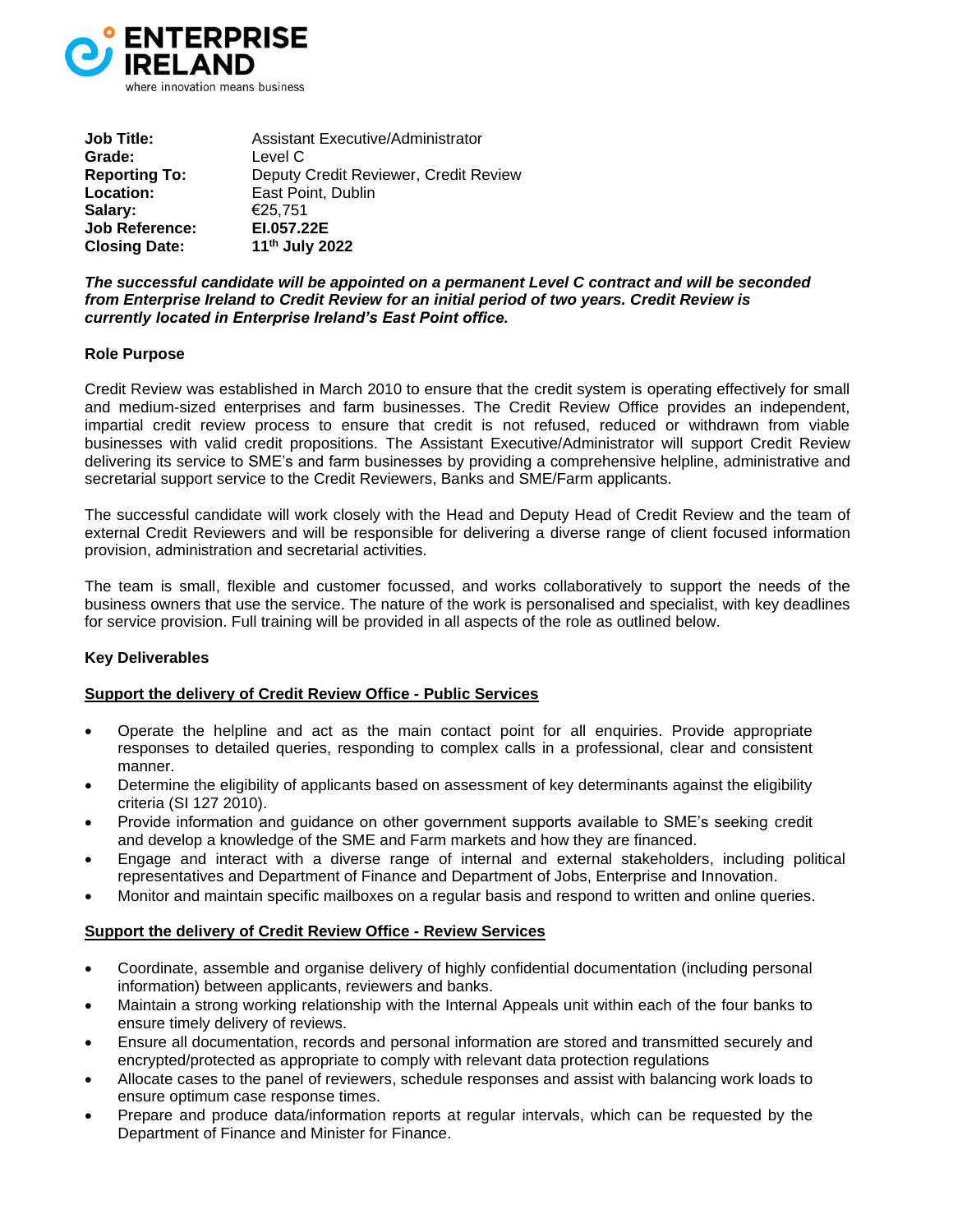- Provide an administrative support service to the team including scheduling and managing diary and appointments, taking meeting notes, telephone answering and organising one-to-one/team meetings.
- Provide up to date tracking of work in progress of all cases during the review process and maintain a record of the cases and the bank and borrower responses following case completion.
- Input into the weekly Credit Review report to the Department of Finance.
- Draft response letters/emails to support credit review process.
- Provide general administration support to Credit Review to ensure effective delivery of the Offices' activities and metrics including data/information collation, database maintenance and the set-up and maintenance of files and records management.
- Identify opportunities for process improvement and system efficiencies and provide support for continuous improvement initiatives.

# **Support governance and compliance requirements of Credit Review Office**

- Provide administrative support to the Office in order to fulfil its public sector governance requirements – including internal audit, Ombudsman, Data Protection and PQ's.
- Collate information and data, draft responses to information requests and ensure all records are maintained in an appropriate manner.

# **Support marketing and awareness campaigns**

- Support content provision for online and print publications (content created by Credit Review management team).
- Upload approved content/posts to social media channels.
- Maintain and update approved content to CreditReview.ie website.

# **Support financial administration activities**

• Process and record all financial transactions (lodgements, payments and invoicing) in conjunction with Enterprise Ireland's Finance and banking team.

# **Functional Competencies (Key Skills & Knowledge)**

- Demonstrated evidence of excellent administration, coordination and organisational skills and experience in a customer/client service environment is essential.
- Strong communication skills with an ability to engage and interact effectively in a business environment through both oral and written communications is essential.
- Broad understanding of Credit Review role and services and an awareness of credit issues and credit supports available to SMEs.
- Sound judgement, professionalism, confidentiality and discretion.
- Ability to work confidently on own initiative and take decisive actions on tasks as required.
- Ability to impart information in a clear, methodical and accurate way.
- Experience in collecting and processing complex confidential and time-sensitive information demonstrating high levels of accuracy and attention to detail.
- Demonstrated evidence of robust computer literacy and typing/keyboard skills (i.e. MS Office skills including Outlook, Word, Excel and Powerpoint) coupled with an ability to learn new technologies as required.
- Demonstrated ability to prioritise tasks and manage work efficiently to strict deadlines.
- Strong interpersonal skills and ability to positively contribute to the work of the team.
- Willingness to take on other key projects as may be assigned from time to time.
- Experience of working in a regulatory environment is desirable.
- A third level qualification in a business discipline is desirable.

# **Behavioural Competencies**

# **Results Focused**

The ability to be outcome and results focused with regard to business priorities and organisational goals, monitoring progress and adjusting approach ensuring delivery against the appropriate timescales.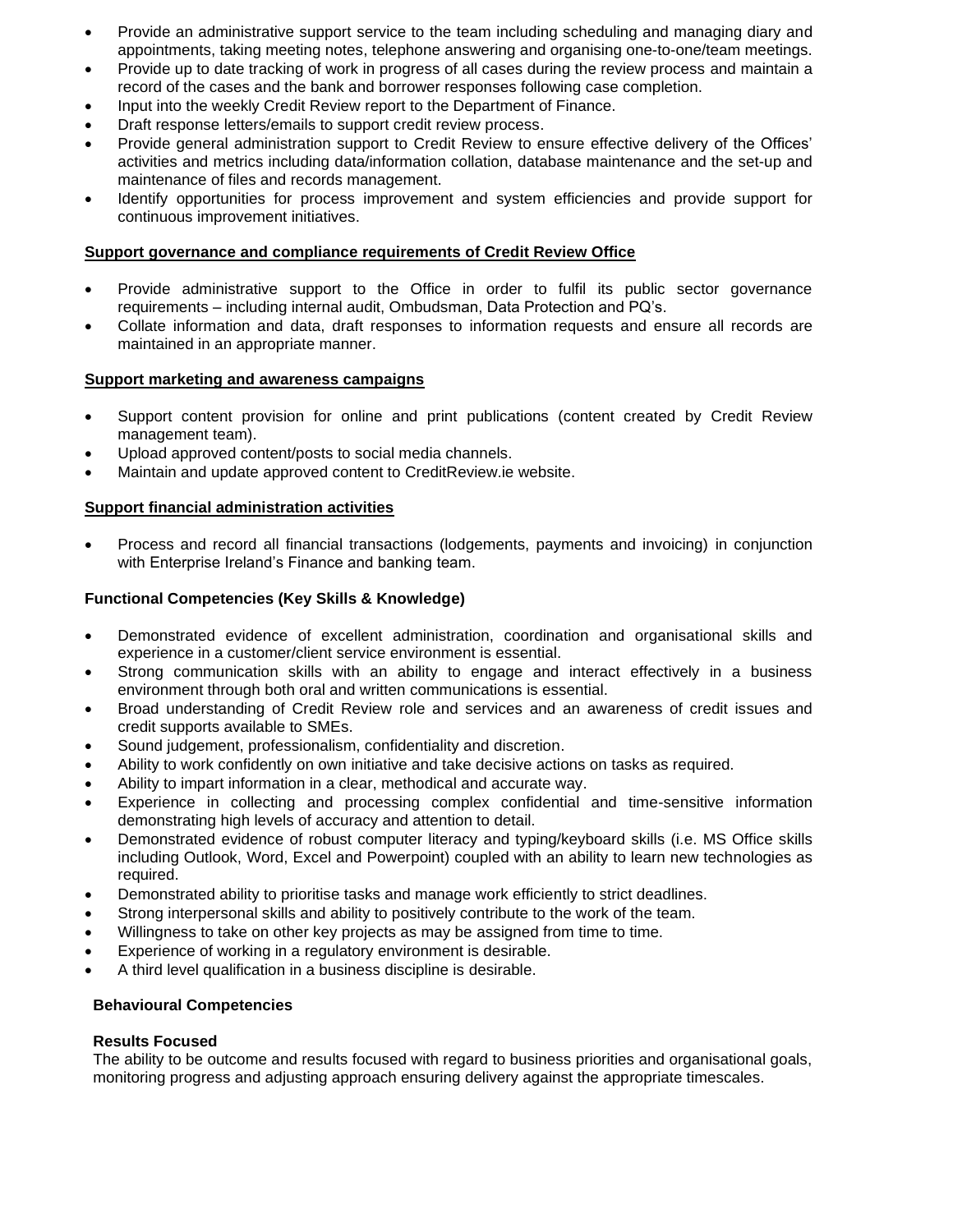# **Innovation and Risk-Taking**

Actively encourages new ideas, experimentation and measured risk-taking, while always being on the look out for opportunities to continuously improve business processes and efficiencies within Enterprise Ireland and client organisations.

# **Problem Solving and Decision-Making**

The ability to be decisive and take tough decisions about clients, people and costs to deliver sustainable results, using the analysis of information and situations to make logical and sound decisions.

## **Client Focused**

The ability to provide an excellent client service focusing on client needs and building and maintaining effective personal and business relationships to advance clients' objectives and EI strategy.

#### **Communicating with Impact to Influence Others**

Communicates in a manner that will persuade, convince and influence their own staff and others, both internally and externally, in order to motivate, inspire or encourage them to follow a particular course of action.

#### **Teamworking**

Co-operates with colleagues, shares information and respects the opinions and values of staff members. Understands the skills, experience and knowledge of staff members and maximises how these can be utilised to the benefit of the department, the organisation and the client.

#### **Embracing & Leading Change**

Understands the business agenda of Enterprise Ireland and embraces changes for area of responsibility and for external and internal clients.

#### **Acting / Leading with Integrity**

Communicates the EI purpose, values and approach, acting genuinely and with integrity, in a manner that builds trust and engages and motivates others

#### **Networking**

Establishes and maintains mutually beneficial relationships with colleagues and other networks for the purpose of sharing information.

**\_\_\_\_\_\_\_\_\_\_\_\_\_\_\_\_\_\_\_\_\_\_\_\_\_\_\_\_\_\_\_\_\_\_\_\_\_\_\_\_\_\_\_\_\_\_\_\_\_\_\_\_\_\_\_\_\_\_\_\_\_\_\_\_\_\_\_\_\_\_\_\_\_\_\_\_\_\_\_\_\_\_\_\_\_**

#### **Developing Yourself & Others**

Creates an environment that enables you and others to excel in terms of job performance.

#### **Salary Scale:**

#### **€25,751 to €50,133 per annum contributory superannuation**

Rising to €53,416 by long service increments

#### **€24,544 to €47,746 per annum non-contributory superannuation**

Rising to €50,838 by long service increments

Candidates should note that entry will be at the minimum point of the relevant scale and the rate of remuneration may be adjusted from time to time in line with Government pay policy. Subject to satisfactory performance, increments may be payable in line with current Government Policy

## **Application and Selection Process**

The selection process may include short-listing of candidates. The selection criteria will be based on the requirements of the position. It is therefore important that you provide a detailed and accurate account of where you believe your skills and experience meet the requirements for the position. This should be contained in a short document (template attached - maximum 2 pages) accompanying your CV.

Applicants should note that, for shortlisting purposes in particular, clear evidence of the functional competency requirements listed as essential in this specification must be demonstrated as part of the supporting document accompanying your CV.